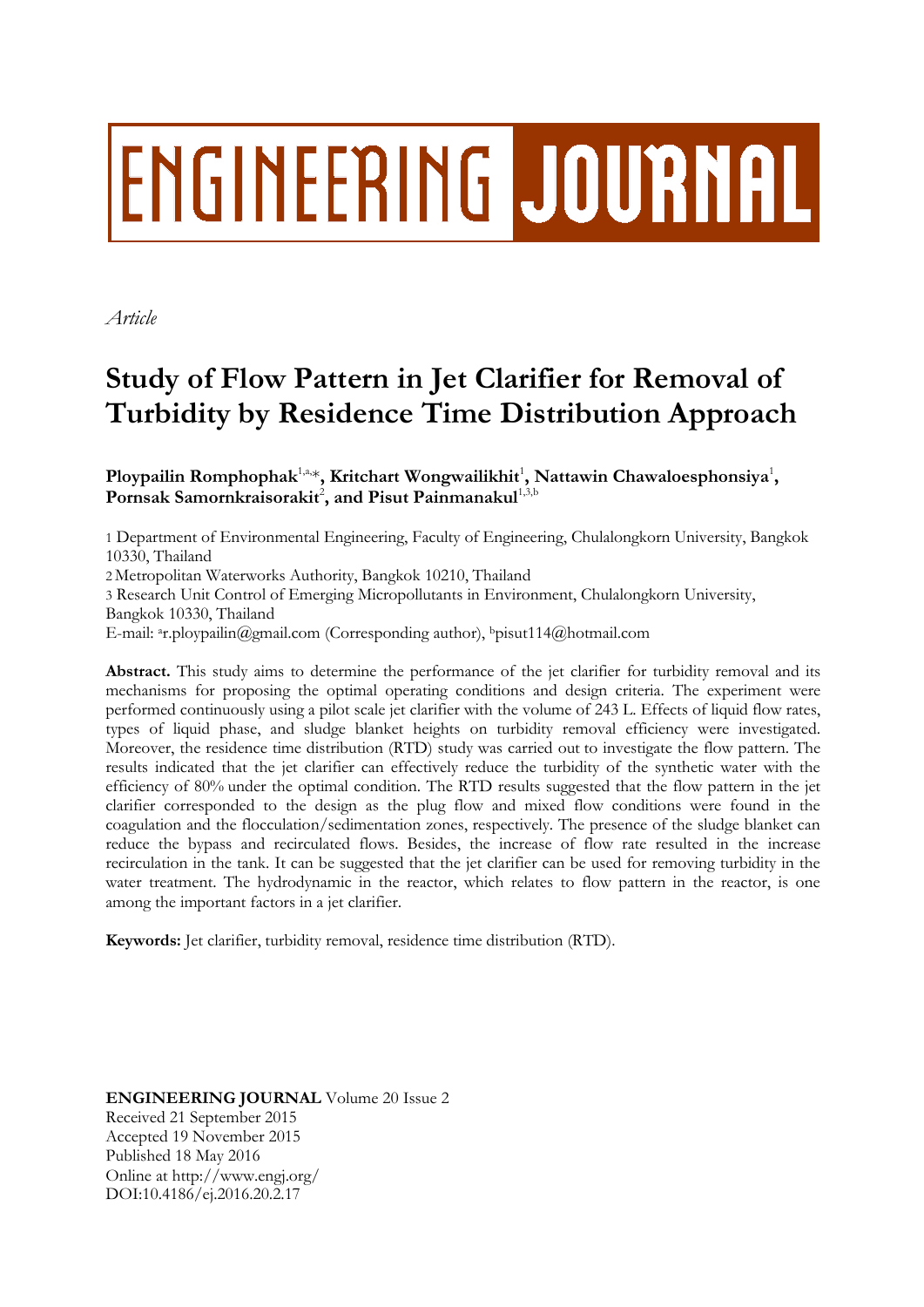# **1. Introduction**

The jet clarifier is a type of solid contact clarifier considered as an effective and compact system for water treatment [1]. It can be implied as sludge recirculation units with a static mixer for destabilization. This system consists of two sections including mixing and settling zones. At the mixing zone, raw water is mixed with coagulants and injected through the centre of the reactor. Flocculation occurs as destabilized particles would aggregate into floc during flowing upward. Flocs can be separated in a settling zone and deposit forming a sludge blanket. Afterwards, sludge was separated from the clarified water in a settling zone where sludge is deposited and recirculated through the central zone by the induced zone. According from this process, the enrichment can induce the rapid flocculation and the formation of a dense precipitates. Moreover, the jet clarifier is also comprised of a sludge hopper in order to eliminate the excess sludge [1-3]. Consequently, hydrodynamical modelling of jet clarifier is highly important, at least from the following two perspectives: because of its influence on the performance of a given plant and because of its role in scalingup from pilot tests.

Modern methods, residence time distribution (RTD) were developed and applied to predict hydrodynamic behaviors in reactor [4]. The measurement is obtained from tracer experiment that consists of an impulse response method. The injection of a tracer is conducted at the system inlet and a probe is introduced at the outlet to record the concentration-time relation [5]. The relationship can be used to construct the exit age distribution in reactor, which indicates the flow pattern in reactor. The different regions of a reactor can be modeled as that of mix flow or plug flow reactor having dead spaces with bypassing between zones [4]. The determination of RTD is frequently combined with the modelling of the system using one, two or three-parameter models, either based in mass balance or in statistical analysis [6, 7]. Therefore, RTD measurement can be an efficient tool for better understanding the hydrodynamic condition in the reactor. This information can be applied for designing reactor as well as scale-up, operation, and optimization [7, 8].

The objectives of this work were to determine the performance of jet clarifier for turbidity removal in the aspect of water treatment. Effects of flow rates, sludge blanket height, and water types were investigated. The flow behaviour in the reactor was also analysed by the RTD. The information obtained from this work could be utilized for designing the reactor design and suggesting the appropriate operation for a jet clarifier.

# **2. Materials and Methods**

# **2.1. Liquid Phases**

The liquid phases were the synthetic raw water and the real surface raw water from Prapa canal along Samsen Water Treatment Plant. The synthetic water was prepared by mixing bentonite used as model colloidal particles with tap water. To simulate the real raw water, the initial turbidity was adjusted to  $50\pm1$ NTU, which equals the average raw water turbidity of the Samsen plant [9]. The stock synthetic raw water was stirred by an agitator to ensure that the bentonite particles were dispersed thoroughly.

# **2.2. Experiment Set-up**

The reactor was made from an acrylic material with the dimension as presented in Table 1. Figure 1 shows a cross-section of the jet clarifier and a schematic diagram of hydrodynamics.

# **2.3. Experimental Procedures**

The jet clarifier was operated continuously in both two parts of the experiments. The first part was to study the turbidity removal efficiency of the jet clarifier. Aluminum sulfate (Al2(SO4)3<sup>∙18H2</sup>O) was used as coagulant. The optimal coagulant dosage from the jar test experiment was applied. The synthetic or surface raw water was fed from the water preparation tank to mix with the coagulant injected by a diaphragm pump and flow through the reactor. Effects of liquid flow rates on the removal efficiency at the steady state were determined. For the second part, the residence time distribution (RTD) of the reactor was studied using sodium chloride (NaCl) solution with the concentration of 30  $g/L$  and 300 ml as the tracer for a pulse injection.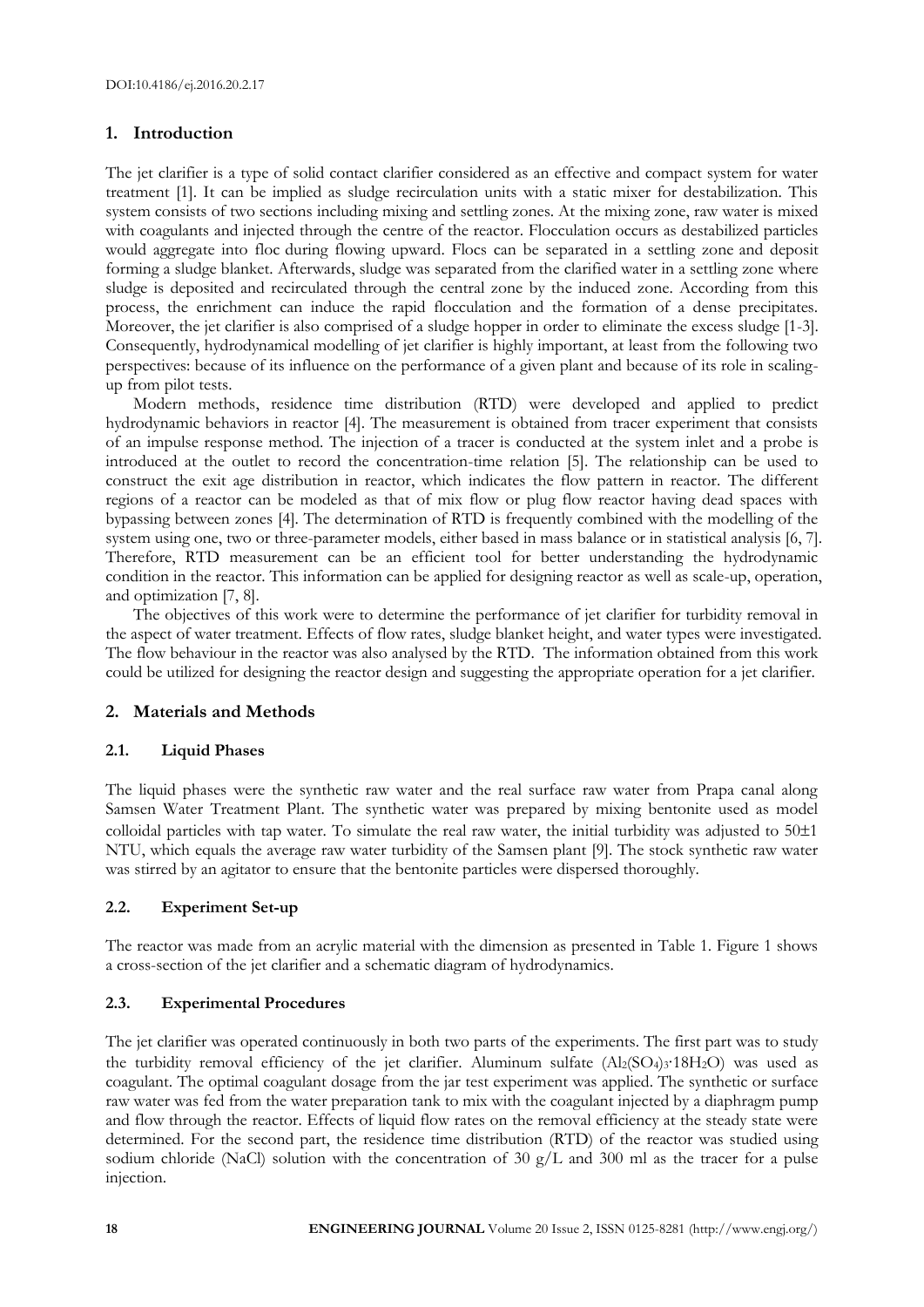

| <b>Dimensions</b>                      | <b>Measurement units</b> | Value |
|----------------------------------------|--------------------------|-------|
| Flocculation zone 1: Conical shape     | volume $(L)$             | 37    |
| • Truncated cone height                | m                        | 0.65  |
| Diameter of truncated cone at base     | m                        | 0.10  |
| • Diameter of truncated cone at top    | m                        | 0.30  |
| Flocculation zone 2: Cylindrical shape | volume $(L)$             | 36    |
| Height                                 | m                        | 0.80  |
| Diameter                               | m                        | 0.40  |
| Sedimentation zone                     | volume $(L)$             | 171   |
| • Truncated cone height                | m                        | 0.30  |
| Diameter of truncated cone at base     | m                        | 0.18  |
| • Diameter of truncated cone at top    | m                        | 0.70  |
| • Cylindrical height                   | m                        | 0.50  |
| Cylindrical diameter                   | m                        | 0.70  |





b) Schematic diagram of hydrodynamics



Fig. 2. Schematic diagram of jet clarifier process.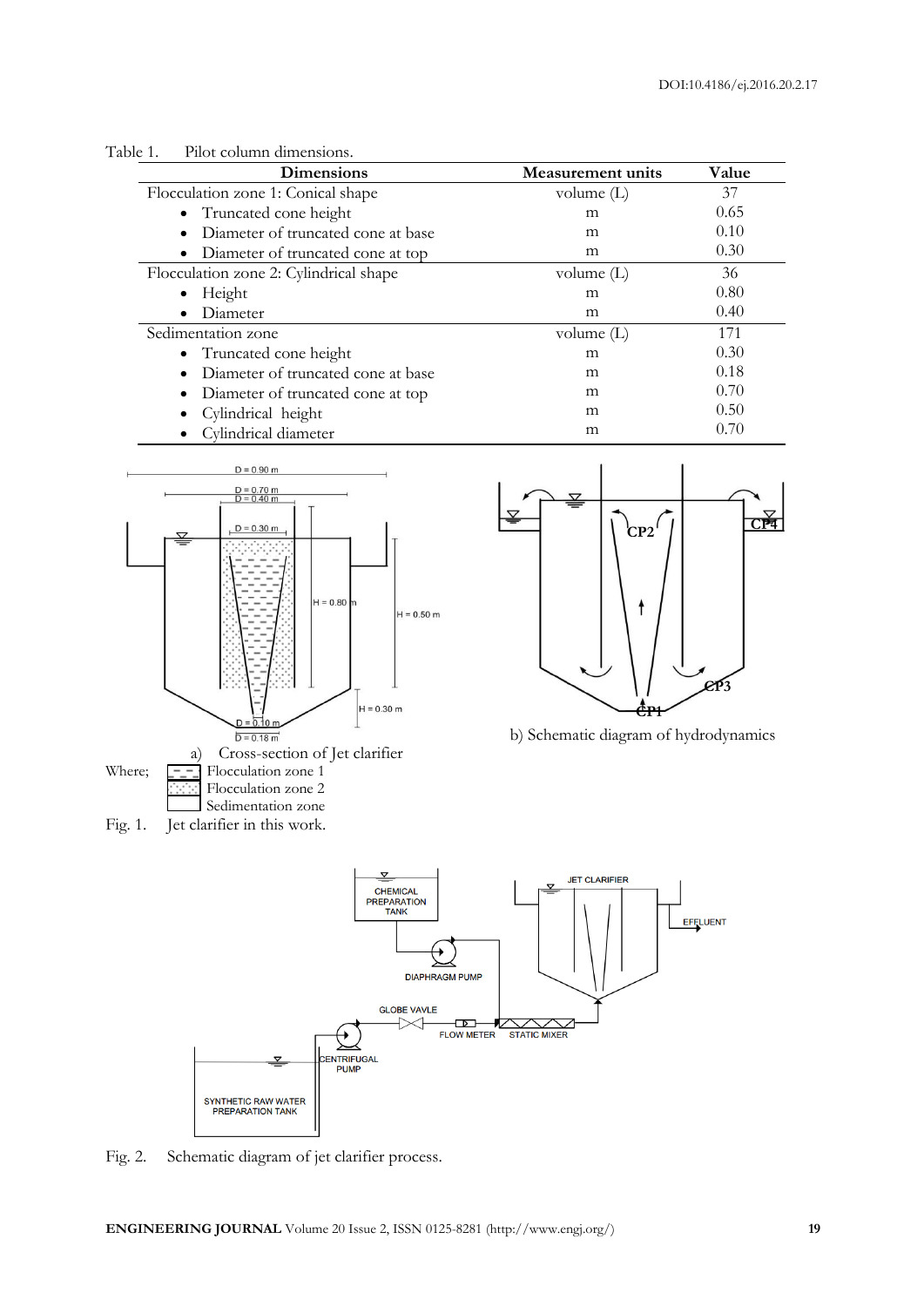# **2.4. Operating Conditions of Jet Clarifier**

The system can be divided into 2 parts including the rapid mixing by the static mixer and the slow mixing followed by the sedimentation in the jet clarifier. The retention time from each part at different flow rates is compared with those from the conventional processes for turbidity removal as shown in Table 2. The designed retention time of the jet clarifier was in the same range with the criteria. Note that G values in the static mixer and the jet clarifier were controlled by the liquid flow rates, while the gradient in the jar test were kept constant.

| Category           | Flow rate<br>(L/hr) | Coagulation<br>time(s) | Flocculation<br>time (min) | Sedimentation<br>time (hr) | Reference    |
|--------------------|---------------------|------------------------|----------------------------|----------------------------|--------------|
| Design<br>criteria |                     | 1 < t < 5              | $20 - 40$                  | $1 - 3$                    | [1,10,11,12] |
|                    | 40                  | 3.31                   | 50                         | 4.66                       |              |
|                    | 50                  | 2.65                   | 40                         | 3.72                       |              |
| Jet clarifier      | 70                  | 1.89                   | 30                         | 2.79                       |              |
|                    | 110                 | 1.20                   | 20                         | 1.86                       |              |
|                    | 180                 | 0.74                   | 13.16                      | 1.25                       |              |

Table 2. Comparison of contact or retention time of the jet clarifier to the design criteria.

#### **2.5. Analytical Methods**

The turbidity and pH were measured by the turbidity meter (Lovibond, Germany) and the pH meter (Hach, USA), respectively. The standard methods 2540D and 2320B were applied for analysing suspended solid and alkalinity [13]. The turbidity removal efficiency was evaluated from Eq. (1).

Turbidity removal 
$$
(\%) = \left(\frac{C_i - C_f}{C_i}\right) \times 100
$$
 (1)

The considered parameters in this work can be calculated by Eq.  $(2) - (5)$  in Table 3.

| Table 3. |  |  | Parameters in jet clarifier experiments. |
|----------|--|--|------------------------------------------|
|          |  |  |                                          |

| System        | Parameter                 | Equation                                                            | Equation no. | Reference |
|---------------|---------------------------|---------------------------------------------------------------------|--------------|-----------|
| Jet clarifier | $G_{\text{static mixer}}$ | $h_f \times g \times \rho$<br>$G =$<br>$\mu \times t$               | (2)          | $[14]$    |
|               | t <sub>static</sub> mixer | Static mixer length (m)<br>$t =$<br>$V(\frac{m}{2})$                | (3)          | $[14]$    |
|               | G <sub>Fludized</sub> bed | $G = \sqrt{\frac{g(\rho_s - \rho)Cv}{g(\rho_s - \rho)Cv}}$<br>$\mu$ | (4)          | $[15]$    |
|               | t <sub>theoretical</sub>  | $=$                                                                 | (5)          | [11, 12]  |

The residence time distribution (RTD) was conducted for analyzing the behavior of non-ideal reactors. Two single parameter flow model was used to characterize the RTD results. Although other analysis methods are available, the compartment model and the dispersion model were chosen due to their simplicity and applicability [16]. The method of moments and non-ideal device techniques were used to calculate the parameters from the experimental data, including mean residence time  $(t_m)$ , variance  $(\sigma^2)$ , exact variance  $(\sigma^2_{\theta})$  and flow model parameter [17, 18]. The tracer (NaCl) pulse input data are presented using the exit-age distribution function  $E(t)$  which is defined as the fraction of material which has left the device between time *t* and  $t+dt$ . The function  $E(t)$  with the unit of min<sup>-1</sup> can be expressed as

Resident Time Distribution; 
$$
E(t) = \frac{C_{(t)}}{\int_0^\infty C_{(t)} dt}
$$
 (6)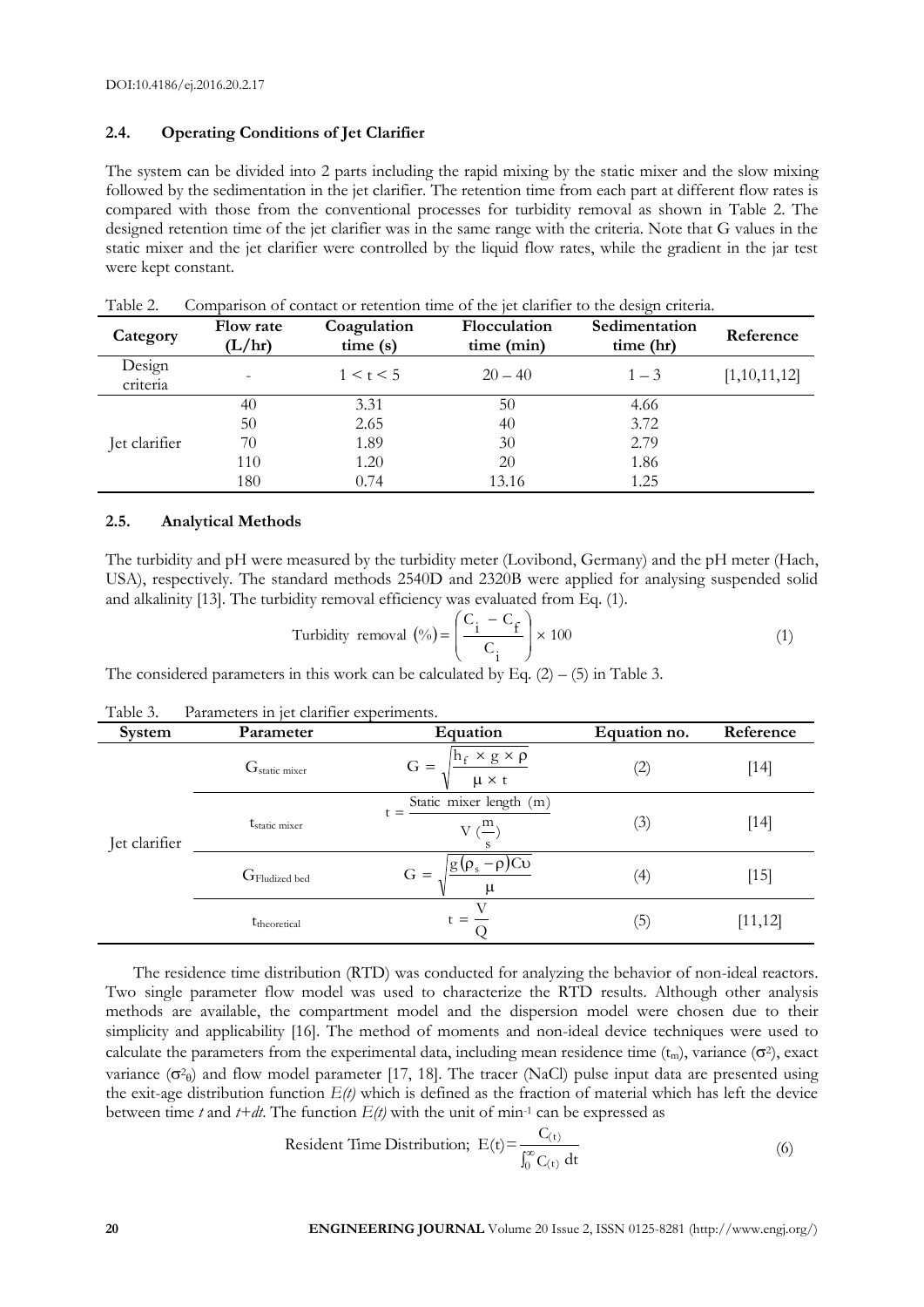where  $C(t)$  is the concentration of the tracer at time *t*. The mean residence time  $(t_m)$  and variance  $(\sigma^2)$  were calculated by Eq. (7) and (8), respectively.

$$
t_m = \frac{\int_0^\infty t E(t)}{\int_0^\infty E(t) dt} = \int_0^\infty t E(t) dt
$$
 (7)

$$
\sigma^2 = \int_0^\infty (t - t_m)^2 E(t) dt
$$
 (8)

The exact variance  $(\sigma^2)$  as in Eq. (9), which is the ratio of the variance to the square of the experimental mean residence time, is used to predict the dispersion number  $\left(\frac{D}{\omega}\right)$  $\frac{d^2v}{dt}$ . The  $\frac{d^2v}{dt}$  is the dimensionless parameter that directly gives an indication of the flow regime. The value of one corresponds to the completely mixed, while the value of zero indicates the perfect plug-flow conditions.

$$
\sigma_{\theta}^2 = \frac{\sigma^2}{t_m^2} = 2\left(\frac{D}{uL}\right) - 2\left(\frac{D}{uL}\right)^2 \left[1 - e^{-uI/D}\right]
$$
\n(9)

where D = dispersion coefficient ( $m^2/s$ ), u = velocity gradient ( $m/s$ ) and L = Flow distance (m).

#### **3. Results and Discussions**

#### **3.1. Turbidity Removal by Jet Clarifier**

Effects of liquid flow rate and sludge blanket height on turbidity removal efficiency: Figure 3 illustrates the turbidity removal as a function of flow rates and sludge blanket heights. For the synthetic raw water, the efficiency was decreased when raising the flow rate. The highest efficiencies of 68% and 80% can be achieved at the flow rates of  $40 - 70$  L/hr for the blanket heights of 10 cm and 25 cm, respectively. Similar results were obtained from the actual raw water with the highest efficiency of 81% at 70 L/hr and 25 cm height; therefore, they are not shown here. Moreover, pH of the treated water was in the neutral range (7.0) – 7.5) [19]. In addition, the efficiency of this jet clarifier was similar to the approximately 80% of the Samsen Water Treatment Plant 1, which uses a jet pulsator and sedimentation in a conventional rectangular tank for 6 hours [20, 21].



Fig. 3. Comparison of turbidity removal efficiency as a function of liquid flow rates.

In summary, the liquid flow rates and the sludge blanket heights were key factors in the design and operation due to their effects on efficiency. The optimal condition in this work can be suggested at the sludge blanket height of 25 cm and the liquid flow rate of 70 L/hr (retention time of 197 minutes). Note that the lower efficiency of the jet clarifier compared to the jar test was a result of different operation modes, which are continuous and batch systems, respectively.

Effects of flow rate on the efficiency can be explained by the velocity gradient (G) and retention time (t). The lower flow rates of 40 L/hr and 50 L/hr gave insufficient G for slow mixing but provided large retention time. This allowed particles to separate from water by settling resulting in the good efficiency. On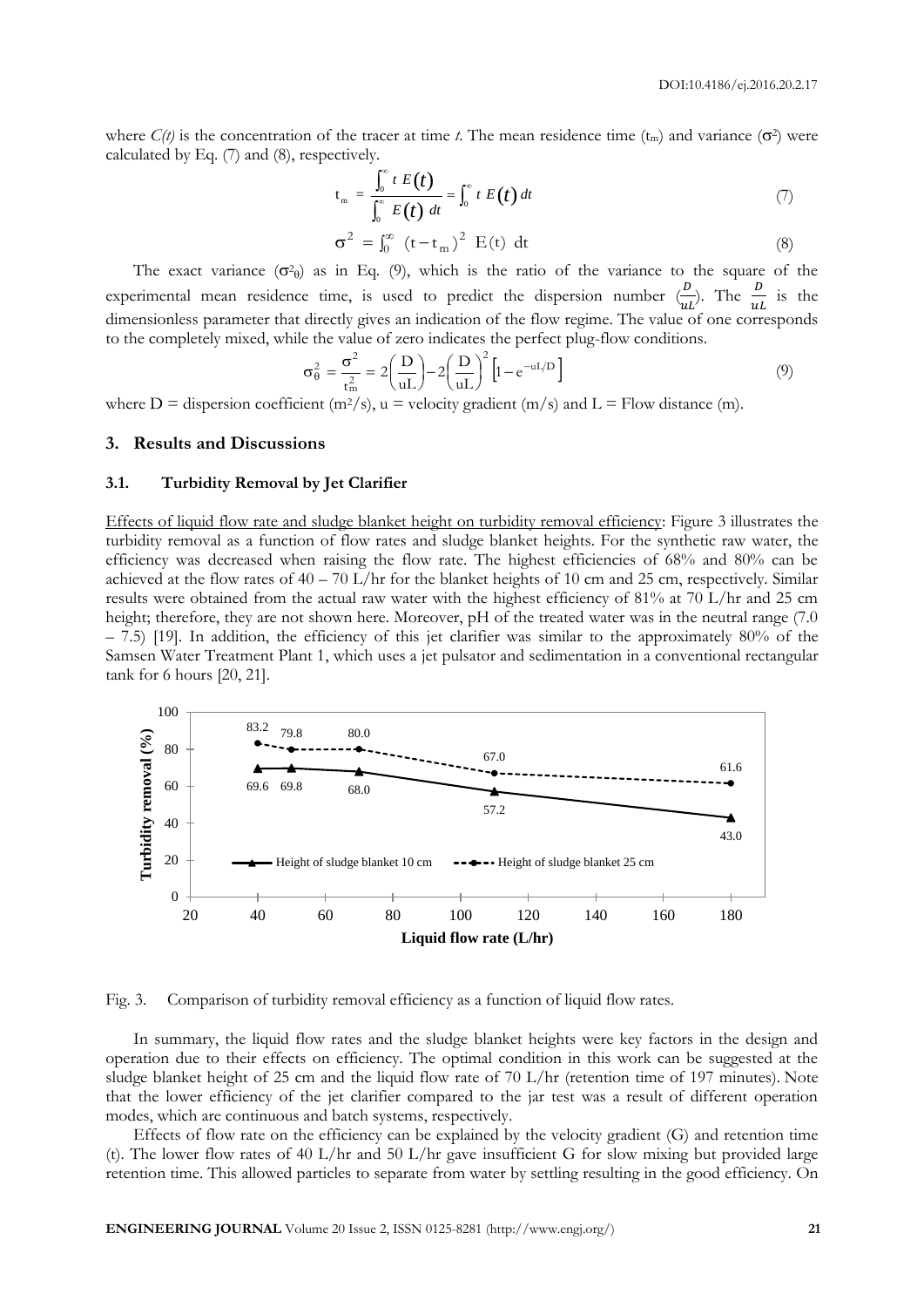the contrary, the jet clarifier was ineffective in the turbidity removal at the flow rates higher than 70 L/hr due to its short retention time. Moreover, the height of the sludge blanket also affected the efficiency. As the cumulative sludge volume would be recirculated to the flocculation zone, it can increase the contact probability between particles and enhance the agglomeration of destabilized particles forming larger solid flocs [1, 11].

Effect of liquid flow rate on design parameters: Table 4 presents the parameters considered in this study at different operating conditions. The reasonable ranges of the liquid flow rates in this study suggested by the suitable G, t, and G∙t values in the design criteria were 50, 70, and 110 L/hr. These flow rateswere then applied to study the turbidity removal efficiency and effects of sludge blanket height.

| <b>TAURT.</b> | Operating conditions performed by various O, I and O I values. |              |                  |           |                   |                              |                        |
|---------------|----------------------------------------------------------------|--------------|------------------|-----------|-------------------|------------------------------|------------------------|
| Method        | Liquid flow<br>rate $(L/hr)$                                   | Mechanism    | G<br>$(s-1)$     | (s)       | $(G-t)$           | $\theta_{\rm sed}$ a<br>(hr) | $\theta$ Jet b<br>(hr) |
| Design        |                                                                | coagulation  | > 350            | 1 < t < 5 | < 1700c           | $1 - 3$                      |                        |
| criteria*     |                                                                | flocculation | < 5 <sup>d</sup> | 1200-2400 | $10^{4} - 10^{5}$ |                              |                        |
|               |                                                                | coagulation  | 243.76           | 3.31      | 807.68            |                              |                        |
| 40            | flocculation                                                   | 0.562        | 3000             | 1686      | 4.66              | 5.49                         |                        |
|               | coagulation                                                    | 340.67       | 2.65             | 903.02    |                   |                              |                        |
|               | 50                                                             | flocculation | 0.630            | 2400      | 1512              | 3.72                         | 4.39                   |
| Pilot         |                                                                | coagulation  | 564.32           | 1.89      | 1068.47           |                              |                        |
| plant         | 70                                                             | flocculation | 0.743            | 1800      | 1337.40           | 2.79                         | 3.29                   |
| 110           | coagulation                                                    | 1111.65      | 1.20             | 1339.4    |                   |                              |                        |
|               |                                                                | flocculation | 0.931            | 1200      | 1117.20           | 1.86                         | 2.19                   |
| 180           |                                                                | coagulation  | 2326.96          | 0.74      | 1713.37           |                              |                        |
|               |                                                                | flocculation | 0.937            | 789.6     | 739.86            | 1.25                         | 1.47                   |

Table 4. Operating conditions performed by various G, t and G∙t values.

*Note: \* Reference [1,11,12,15];* 

*a) Retention times of sedimentation zone*

*b) Retention times of jet clarifier*

*c) Design criteria for static mixer (noritake) in rapid mix for water treatment*

*d) Design criteria for fluidized bed (floc blanket clarifier)*

From the result, the jet clarifier can be used for removing turbidity in the water treatment. In fact, it is a conceptually simple process, but complex in practice. The process design is mainly based on empirical rules and experience rather than on general design criteria [22]. As a result, the parameters affecting the performance should be thoroughly investigated. The hydrodynamic in the reactor, which relates to flow pattern in the reactor, is one among the important factors in a jet clarifier. Therefore, it was studied in detail by the residence time distribution (RTD) approach as in the next section.

#### **3.2. Residence Time Distribution (RTD) in Jet Clarifier Reactor**

In order to obtain a behavior off non-ideal reactor, both the non-ideal compartment model and the dispersion model must be taken from the RTD curve, it was performed using the excel soccer function. Four conductivity probes were placed in reactor at the check point  $1 - 4$  (Fig. 1(b), CP  $1 - 4$ ). The experiments were carried out under 4 conditions, which were 40, 70 and 180 L/hr with sludge blanket and 70 L/hr without sludge blanket. Figure 4 shows the relations between E(t) and time under all conditions.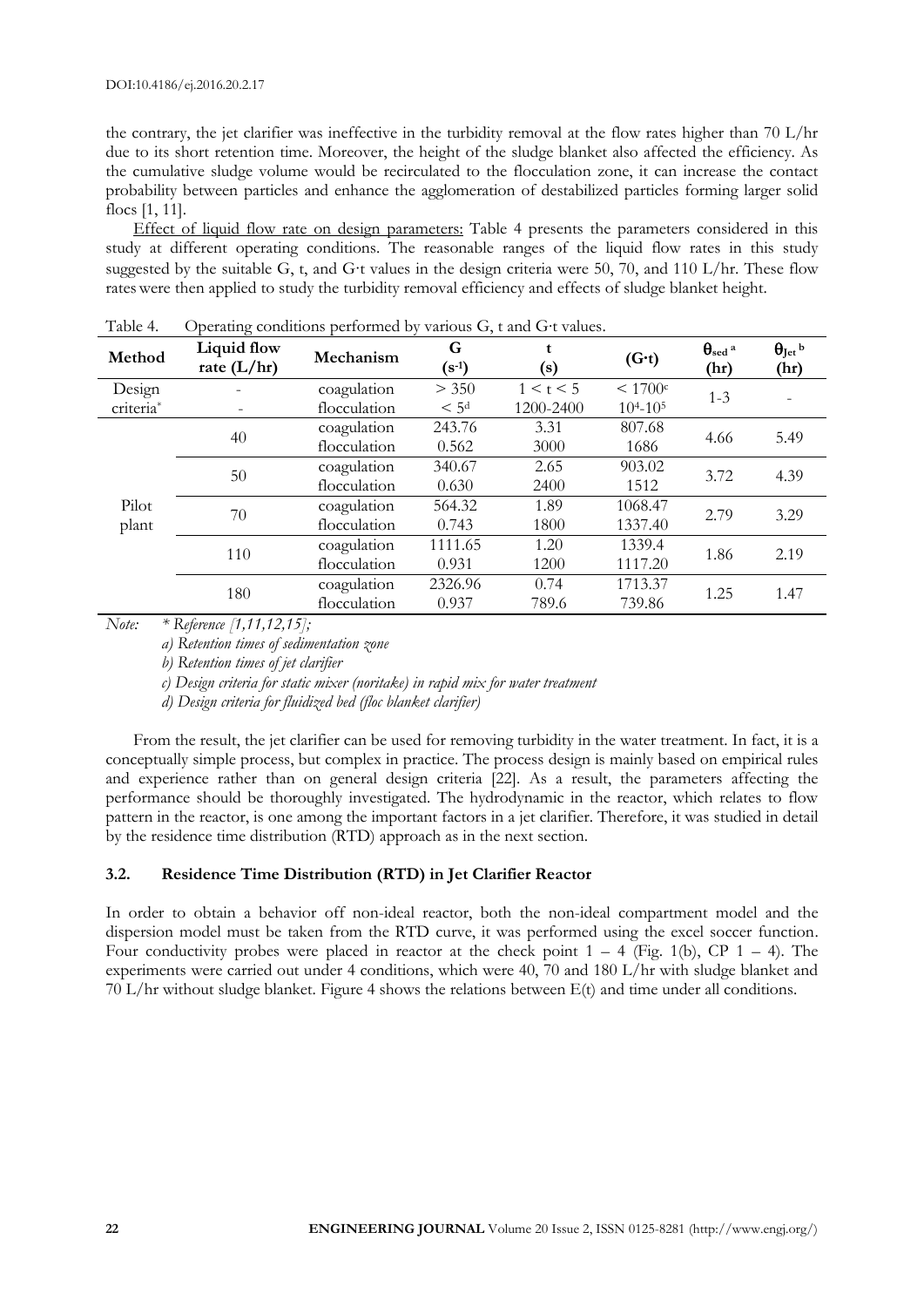

Fig. 4. E-curves from RTD study in jet clarifier at different flow rates analyzed by method of moments and the compartment model.

Figure 4(a) illustrates the RTD result of flow rate 70 L/hr without sludge blanket. Once tracer was feed into reactor, the probe at CP1 was detected the first inlet as plug flow behavior at 3 minutes. After the tracer flow pass CP1, it divided into two directions. The first part flowed consecutively to CP2 at 6 minutes,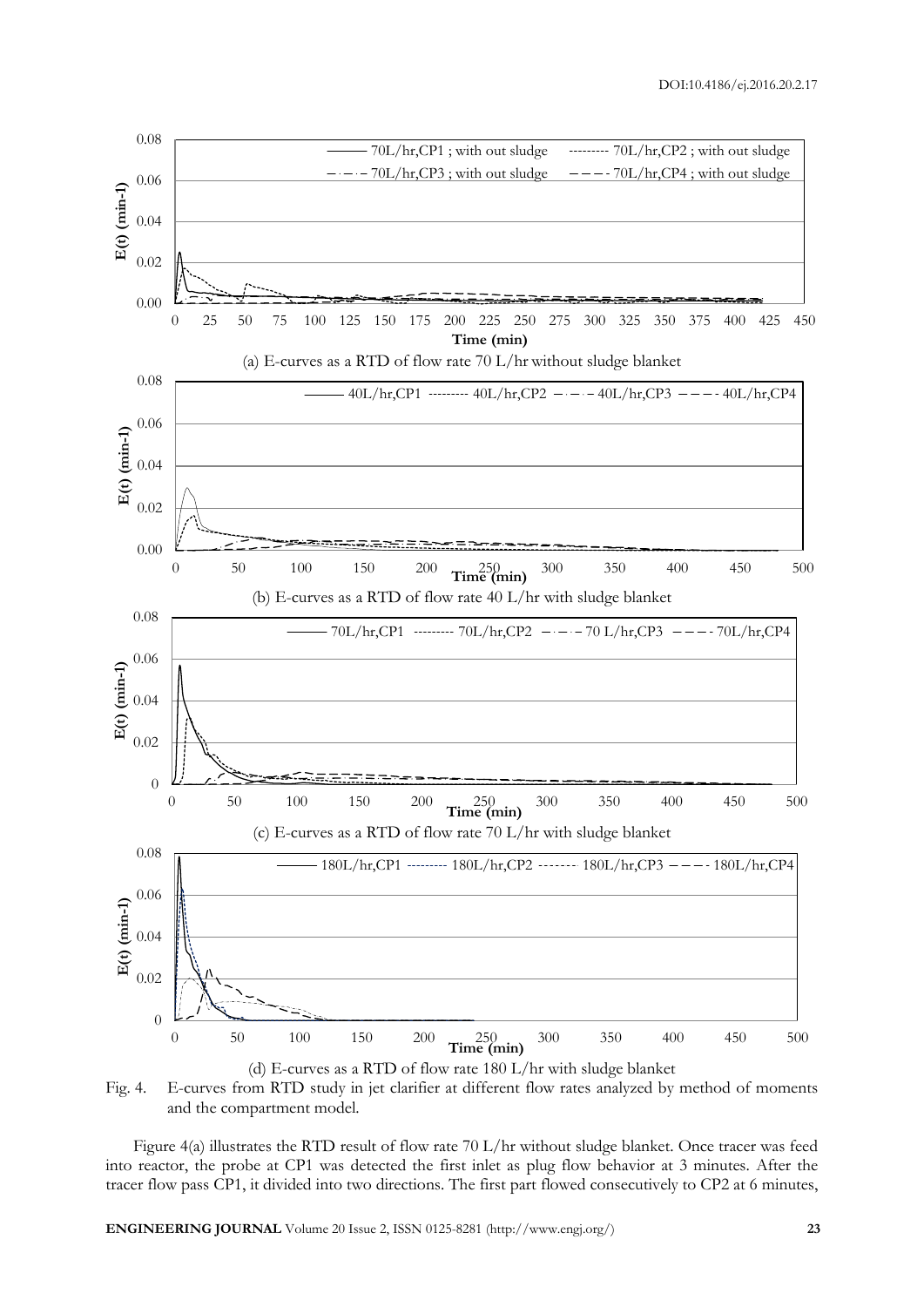which also had plug flow behavior. Another part bypassed to CP3 as the tracer can be detected after 12 minutes. The first part at CP2 then returned downward following the flow pathway and, again, divided into two paths, including (1) flowed to CP1 and then recirculated between CP1 and CP2; (2) went to CP3 at 27 minutes (15 minutes after the bypass flow). All tracers at CP3 can flow to CP4 as the signal can be detected after 100 minutes.

With the sludge blanket at the same flow rate of 70 L/hr (Fig. 4(c)), the flow pattern was quite similar to the case without the blanket. However, some differences can be observed. First, the bypass flow from CP1 to CP3 was much decreased with the sludge blanket. This could be seen at 30 minutes as the bypass peak at CP3 was very small comparing to Fig. 4(a). The second difference was the reduction of the recirculation from CP2 to CP1. No looping peak at CP2 can be observed with the presence of sludge. The sludge blanket can restrict the bypass from CP1 to CP3 and the circulation of CP2 back to CP1. In addition, the liquid flow rate also influenced the bypassing. As can be seen in Fig. 5(d), there was a bypass peak at 12 minutes for 180 L/hr liquid flow rate, while the peak did not appear at 40 L/hr. Therefore, increasing the flow rate could induce more bypass flow.

|        |       |                  | пL                          |                         |                 |
|--------|-------|------------------|-----------------------------|-------------------------|-----------------|
| Flow   | Check | Theoretical mean | Experimental mean           | Experimental mean       |                 |
| rate   | point | residence time   | residence time at operating | residence time at       | $\overline{uL}$ |
| (L/hr) |       | (min)            | without sludge (min)        | optimum condition (min) |                 |
|        |       | 2                |                             | 13                      |                 |
|        |       | 55               |                             | 71                      |                 |
| 40     | 3     | 170              |                             | 172                     | 0.11            |
|        |       | 364              |                             | 203                     |                 |
|        |       |                  | 137                         | 8.5                     |                 |
|        |       | 32               | 108                         | 41                      |                 |
| 70     | 3     | 97               | 188                         | 182                     | 0.16            |
|        |       | 208              | 260                         | 200                     |                 |
|        |       | 0.5              |                             | 12                      |                 |
|        |       | 12               |                             | 13                      |                 |
| 180    |       | 38               |                             | 43                      | 0.48            |
|        |       | 81               |                             | 42                      |                 |

Table 5. Mean residence time and  $\frac{b}{\mu}$  of each flow rate.

Table 5 displays the RTD experimental mean residence time and variance. The  $t_m$  were obviously greater than the theoretical one due to the recirculation in reactor. It should be noticed that at flow rate of 180 L/hr, the residence times at CP3 and CP4 were very close. Since the t<sub>m</sub> of CP3 was the average value from the bypass from CP1 and the recirculation between CP1 and CP2, the mean residence time should be higher than expected value. The appearance of bypass peak at CP4 also resulted in lower  $t_m$  value.

Furthermore, the  $\frac{b}{u}$  values in this study were in the range of 0.1 – 0.5 indicating the plug flow condition as the  $\frac{v}{u}$  value was close to zero. The jet clarifier under the applied conditions can be considered as a plug flow reactor with partly mixed flow. The mixed flow regime can be enhanced by raising the flow rate as the  $\frac{b}{u}$  was increased. In detail, the flow pattern was diagnosed as the plug flow at CP1 to CP2 and then changed to the mixed flow at CP3 to CP4. This pattern was consistent with the mechanism of the jet clarifier with sludge recirculation [23]. However, the difference in the mean residence time between the experimental and theoretical values had to be mentioned. This could be a result of short circuit or bypass flow. To prove this discussion, the mass balance of flow in these check points was constructed with the supposed flow pattern in Figs. 5 and 6. Once the liquid feeding (F or  $Q_L$ ) was introduced into the reactor, it passed CP1 and divided to CP2 and CP3 denoted as  $Q<sub>D</sub>$  and  $Q<sub>B</sub>$  with the quantities of a and b, respectively. The liquid that passed CP2 also separated into 2 paths including c  $(Q_R)$  back to CP1 and direct flow d  $(Q_l)$ to CP3. The liquid at CP3 can go to CP4 with some recirculation (r).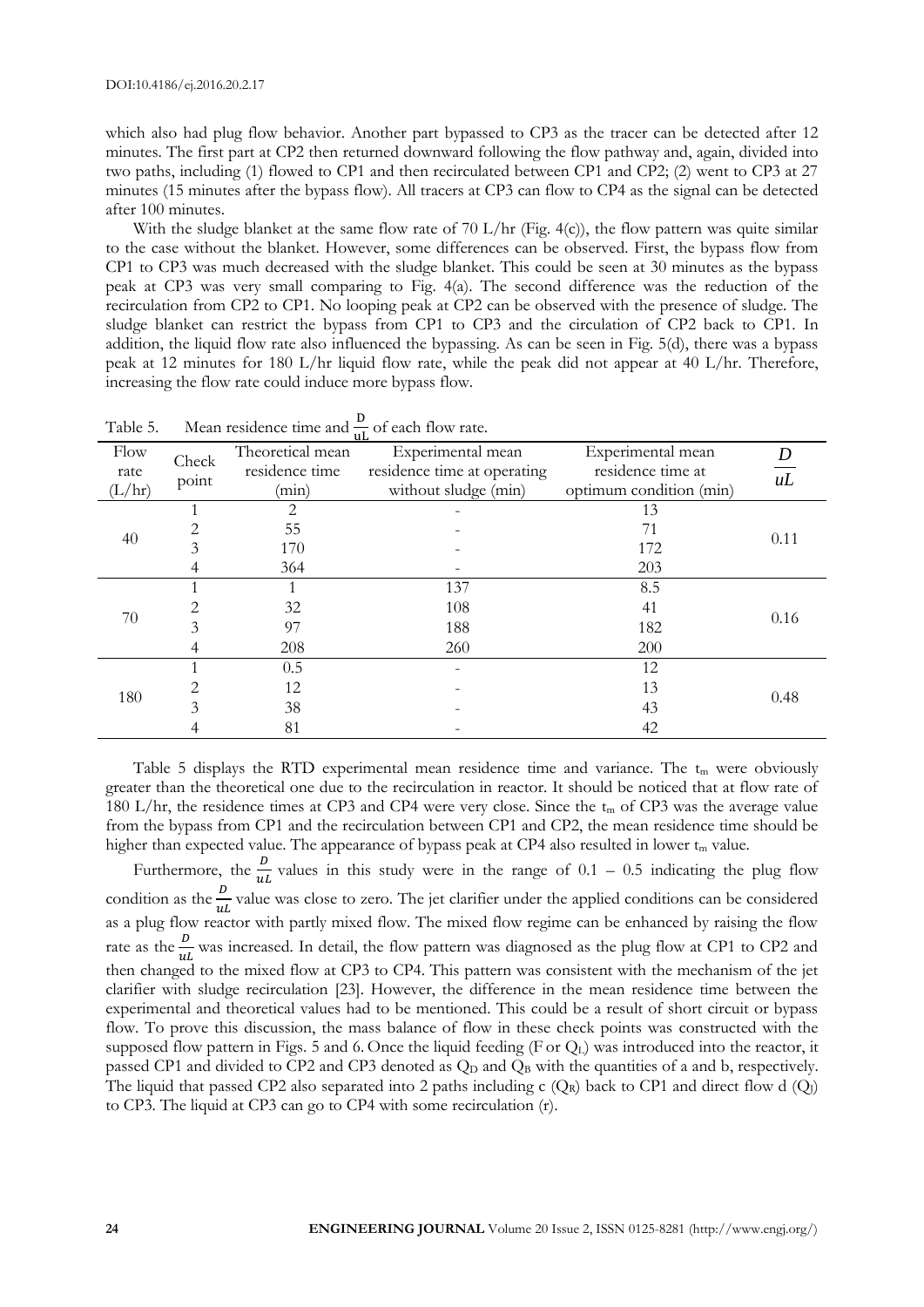

Fig. 5. Flow pattern in jet clarifier reactor. Fig. 6. Ways followed by the tracer inside the reactor.

Using this flow pattern and the assigned quantities, the mass balance equation between each point can be expressed as in Eq. (10) - (17). Unfortunately, this mass balance equation cannot take the dead zone of the system into account since the outlet tracer quantity at CP4 was used for solving these equations.

| (10)<br>$CP1 = a + b$ |
|-----------------------|
|                       |

 $CP1 = F + c$  (11)  $CP2 = c + d$  (12)

$$
PZ - C + d \tag{12}
$$
  
CP2 = a \tag{13}

$$
CP3 = b + d + r \tag{14}
$$

$$
CP4 = CP3 - r \tag{15}
$$

$$
F = b + d \tag{16}
$$

$$
F = CP4 \tag{17}
$$

The quantities of each variable were correlated from area under the curve between concentration and time, which resulted in amount of tracer passing that point divided with liquid flow rate. Since the flow rate in reactor was constant, using the area to represent the quantities of flow passing each check point was reasonable. After solving Eq. (10) to (17), the fractions of flow between each check point were summarized in Table 6.

| Symbol for<br><b>Flow Fraction</b> |          | <b>Without Sludge</b> | With Sludge |         |          |  |  |
|------------------------------------|----------|-----------------------|-------------|---------|----------|--|--|
|                                    | Fig. $6$ | 70 L/hr               | 40 L/hr     | 70 L/hr | 180 L/hr |  |  |
| CP1 to CP2                         | Qd       | 0.47                  | 1.00        | 0.94    | 0.82     |  |  |
| CP1 to CP3                         | Qв       | 0.53                  | 0.00        | 0.06    | 0.18     |  |  |
| $CP2$ to $CP1$                     | ₹R       | 0.86                  | 0.07        | 0.34    | 0.19     |  |  |
| $CP2$ to $CP3$                     |          | 0.14                  | 0.93        | 0.66    | 0.81     |  |  |

Table 6. Fraction of flow between each checkpoint.

From Table 6, the jet clarifier without sludge blanket had very high fraction of return from CP2 to CP1 (0.86) and also high bypass fraction from CP1 to CP3 (0.53). However, the return and the bypass fractions were respectively decreased to 0.34 and 0.06 for the same flow rate with sludge blanket in the reactor. The presence of sludge blanket can restrict the flow pathway and reduce the bypass and liquid recirculation resulting in the flow pathway similar to the design. Moreover, effects of flow rate can be clearly seen. At the flow rate of 40 L/hr, there was no bypass but it would get higher fraction as flow rate increased. Therefore, increasing flow rate can induce the bypass flow in reactor.

To enhance the turbidity removal, the increase of the flow rate to promote more recirculation should be considered. However, it could be compensated with the increased bypass flow. One should keep in mind that the increased of flow rate also resulted in shorter retention time, thus resulting in lower removal efficiency as the settling time could be insufficient [24]. In order to achieve the effective removal of turbidity, these factors have to be optimized.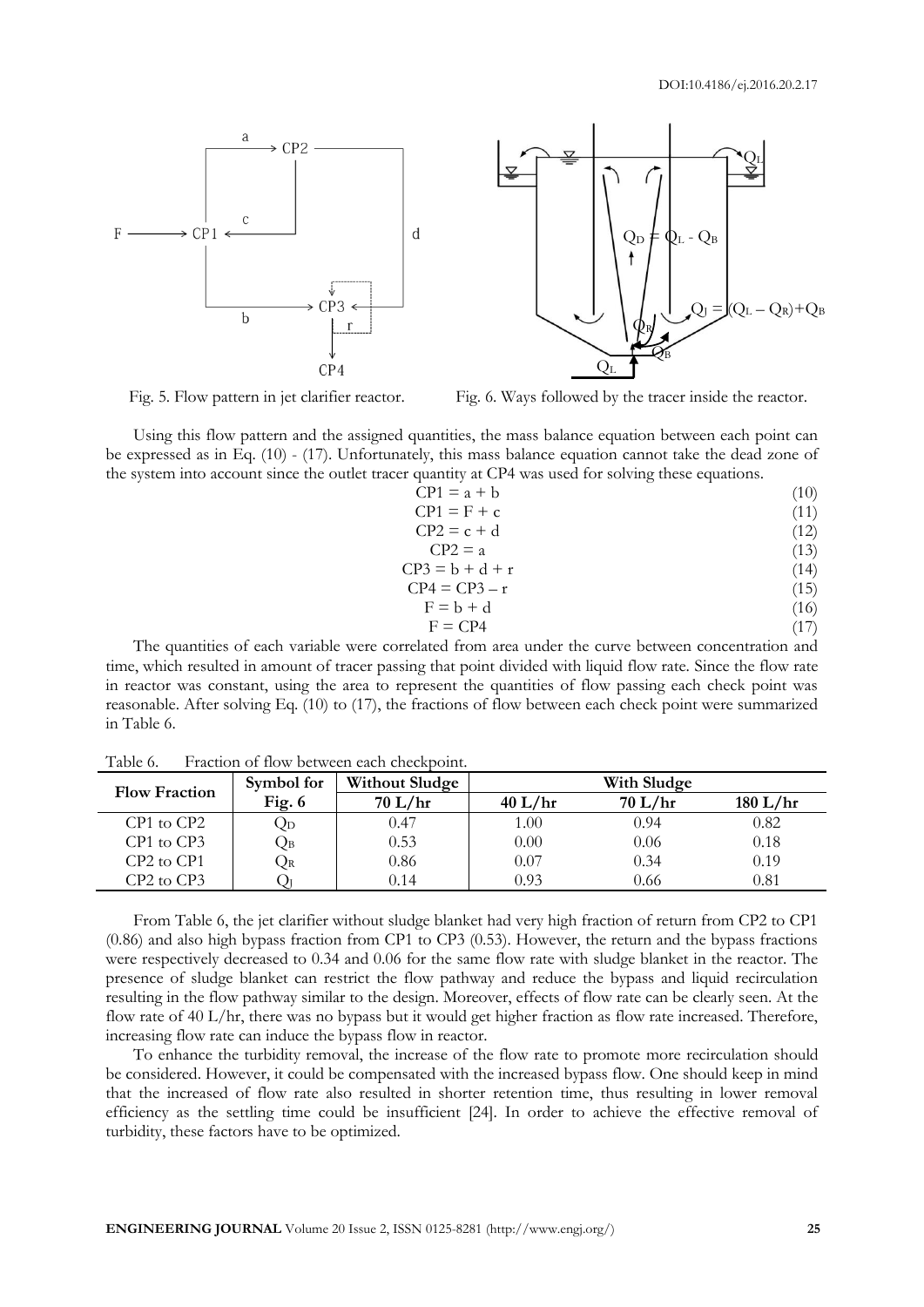# **4. Conclusion**

The results indicated that jet clarifier was effective for removing colloidal particles and suspended solids from water. The optimal conditions for the turbidity removal were found as summarized in Table 7. Under the optimal condition, the turbidity removal efficiency of 80% was obtained.

It could be suggested that the jet clarifier could be applied instead of the conventional process since it requires less operating time and energy as well as smaller area but can provide similar efficiency as the conventional coagulation at the same overflow rate. The settling efficiency could be also enhanced by applying a settling plate or tube, which should be further studied in the future.

| 1 adie 7.                     | Summary of the optimal design criteria of the jet clarifier with 25 cm sludge height. |                            |                             |                                                           |              |                    |                                         |                            |  |
|-------------------------------|---------------------------------------------------------------------------------------|----------------------------|-----------------------------|-----------------------------------------------------------|--------------|--------------------|-----------------------------------------|----------------------------|--|
| Liquid<br>flow rate<br>(L/hr) | Coagulant<br>type                                                                     | Chemical<br>dose<br>(mg/L) | Mechanism                   | G<br>$(s^{-1})$                                           | (s)          | $(G-t)$            | $\theta_{\rm sed}$ <sup>a</sup><br>(hr) | $\theta_{\rm Jet}$<br>(hr) |  |
| 70                            | alumınıum<br>sulphate                                                                 | $20 - 30$                  | coagulation<br>flocculation | 564.32<br>0.743                                           | 1.89<br>1800 | 1068.47<br>1337.40 | 2.79                                    | 3.29                       |  |
| $\mathbf{r}$                  | $\mathbf{m}$ . $\mathbf{r}$ . $\mathbf{r}$                                            | $\mathbf{r}$               | $\mathbf{v}$                | $\mathcal{L} \cdot I$ $\mathcal{T} \cdot I$ $\mathcal{L}$ |              |                    |                                         |                            |  |

| Table 7. |  | Summary of the optimal design criteria of the jet clarifier with 25 cm sludge height. |  |
|----------|--|---------------------------------------------------------------------------------------|--|
|          |  |                                                                                       |  |

*Remarks: a) Retention time of the sedimentation zone; b) Retention time of the Jet clarifier.*

From the RTD results, the jet clarifier under the applied conditions contained the plug flow reactor pattern in the coagulation zone and changed to a mixed flow pattern in the flocculation and settling zones. The increase of flow rate can enhance the recirculation resulting in the increased efficiency. However, this could lead to more bypass flow and shorter retention time, which would reduce the process performance. In addition, the presence of a sludge blanket plays a key role in the separation since it helped controlling the flow pattern as well as increasing a target for particle agglomeration.

It is a well-known fact that flow patterns strongly depend on flow rate. However, at the scale of this experimental device, the flow convective contributions induced by flow rate can greatly affect the flow pattern. In addition, shape and size of a buffer installed in a reactor can also influence the efficiency. The study in detail should be conducted on its effects on flow behavior and treatment efficiency. This could lead to the optimization of the operation for improved efficiency.

# **5. Nomenclature**

| C <sub>i</sub>            | $=$ Initial turbidity (NTU)                       |
|---------------------------|---------------------------------------------------|
| $\mathit{C}_{\textit{f}}$ | $=$ Final turbidity (NTU)                         |
| $\rho$                    | $=$ Liquid density (kg/m <sup>3</sup> )           |
| $\rho_{\text{\tiny S}}$   | $=$ Particle or floc dencity (kg/m <sup>3</sup> ) |
| C                         | $=$ Floc volume concentration                     |
|                           |                                                   |

- $\mu$  = Dynamic viscosity of liquid (kg/m·s)
- $\mathbf{U}$  = Velocity of liquid being stirred, or flowing in flocculator (m/s)

# **Acknowledgements**

This work was financed by the Chulalongkorn University Fund**,** Department of Environmental Engineering, Faculty of Engineering, Chulalongkorn University.

# **References**

- [1] G. Degremont, *Water Treatment Handbook*, vol. 2, 6<sup>th</sup> ed. France: Lavoisier Publishing, 1991.
- [2] I. C. Tse, K. Swetland, M. L. Weber-Shirk, and L. W. Lion, "Fluid shear influences on the performance of hydraulic flocculation systems," *Water Research*, vol. 45, pp. 5412–5418, 2011.
- [3] S. R. Qasim, E. M. Motley, and G. Zhu, "Coagulation,flocculation and precipitation," in *Water Works Engineering: Planning, Design, And Operation*. New Jersey, USA: Prentice Hall, 2000, pp. 229–300.
- [4] M. X. Zheng, K. J. Wang, J. E. Zuo, Z. Yan, H. Fang, and J. W. Yu, "Flow pattern analysis of a fullscale expanded granular sludge bed-type reactor under different organic loading rates," *Bioresource Technology*, vol. 107, pp. 33–40, 2012.